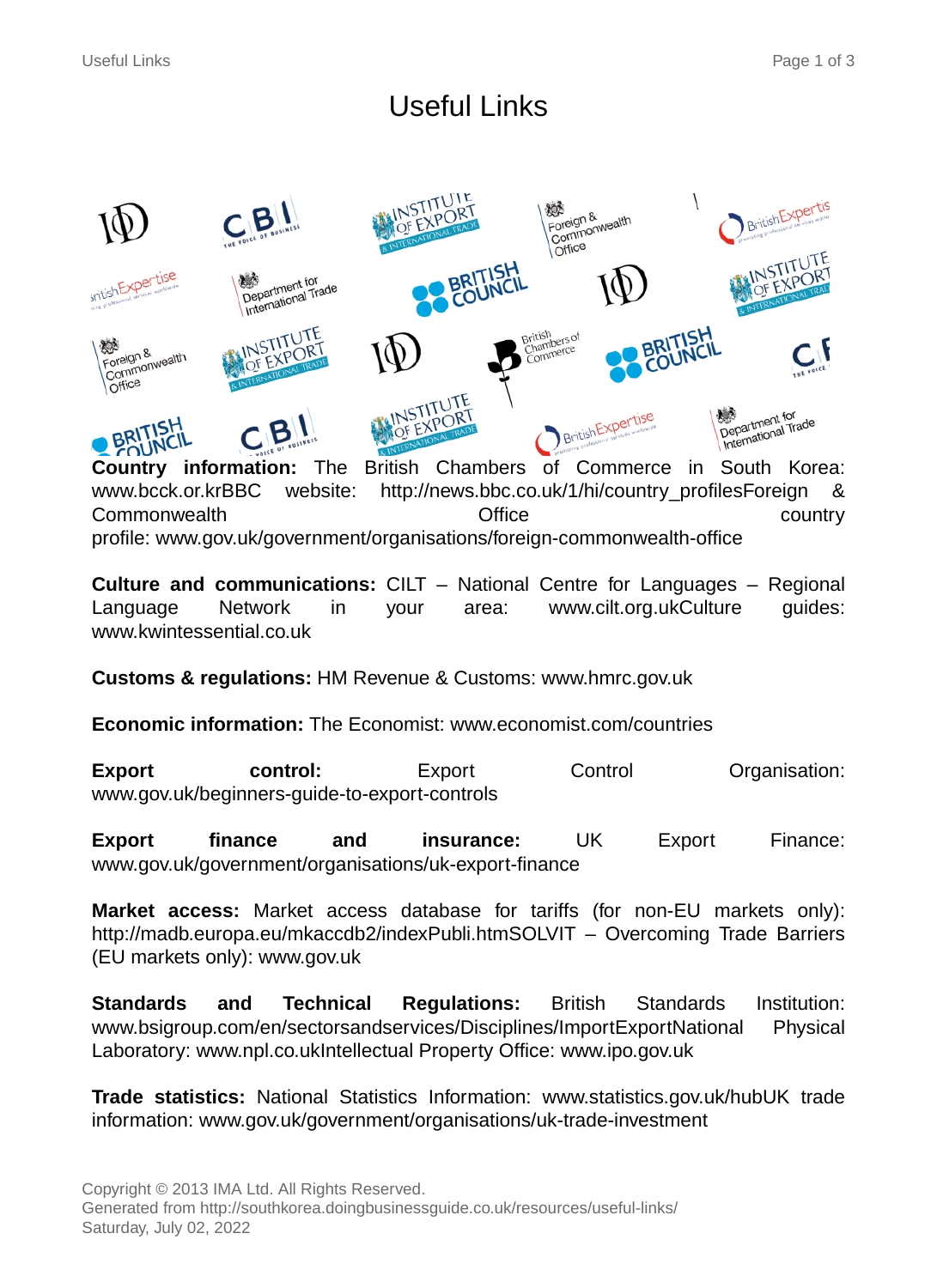**Travel advice:** Foreign & Commonwealth Office: www.gov.uk/browse/abroadNHS Healthcare abroad: www.nhs.uk/nhsengland/HealthcareabroadTravel health: www.travelhealth.co.uk Additional Useful Links

## **UK Trade & Investment:**

www.gov.uk/government/organisations/uk-trade-investment

#### **Foreign & Commonwealth Office:**

www.gov.uk/government/organisations/foreign-commonwealth-office

## **British Council:**

www.britishcouncil.org

## **Trade Tariff:**

www.gov.uk/trade-tariff

#### **Middle East Association:**

www.the-mea.co.uk

# **British Chambers of Commerce:**

www.britishchambers.org.uk

#### **IoD (Institute of Directors):**

www.iod.com

# **CBI (Confederation of British Industry):**

www.cbi.org.uk

# **Institute of Export (IOE):**

www.export.org.uk

#### **British Expertise:**

www.britishexpertise.org

# **Department for Business, Innovation & Skills (BIS):**

Copyright © 2013 IMA Ltd. All Rights Reserved. Generated from http://southkorea.doingbusinessguide.co.uk/resources/useful-links/ Saturday, July 02, 2022